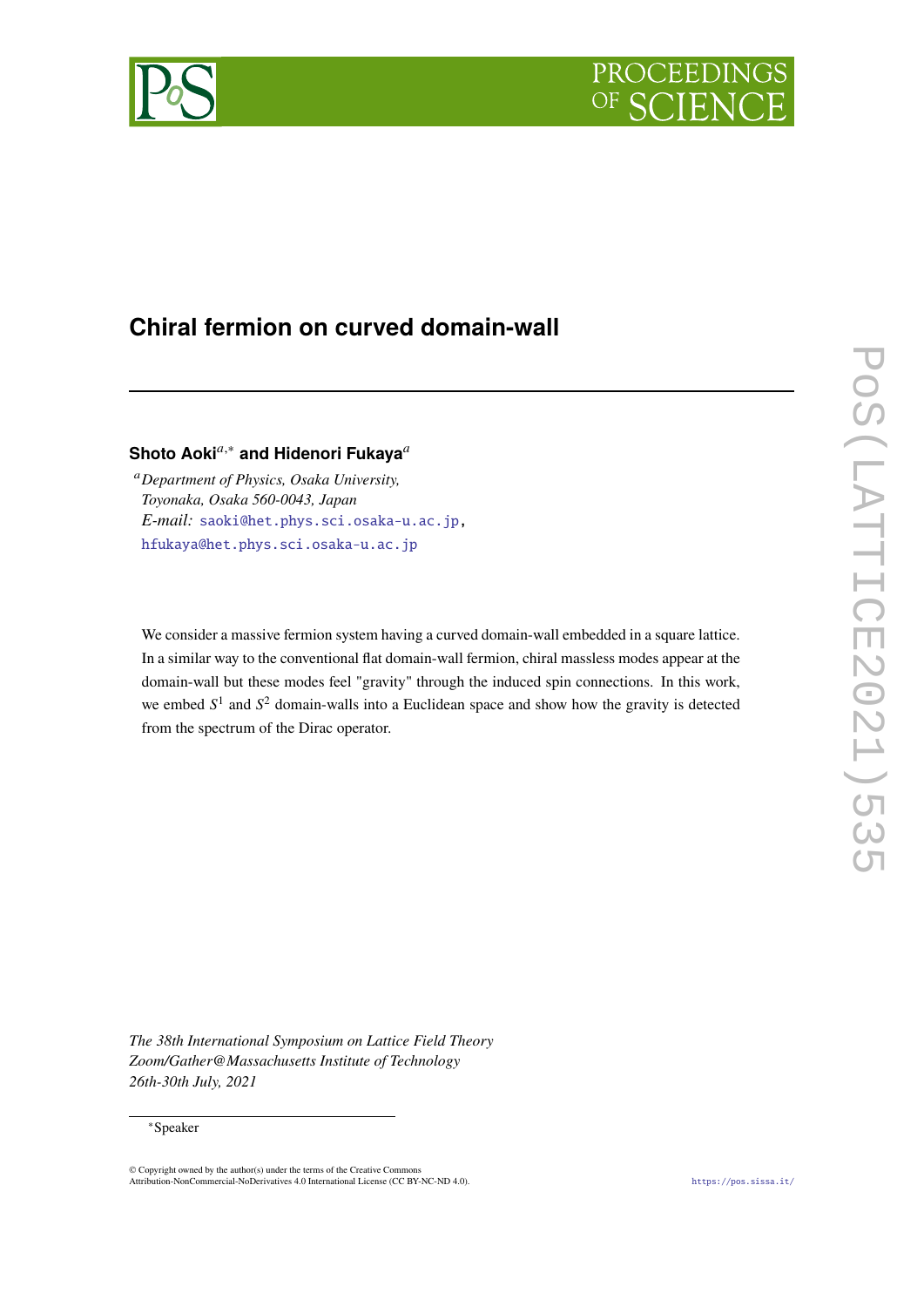### **1. Introduction**

Formulating lattice field theory with a general curved metric has been a challenge, in contrast to the great success of gauge theory on a square lattice, of which continuum limit is a flat torus. In previous studies [1–5], they tried to use triangular lattices to represent dynamical/non-dynamical curved metric by changing the lengths or angles of the links.

In this work, we attempt a fermion formulation with a nontrivial spin connection but still staying on a square lattice. In mathematics, it is known that every curved compact manifold can be embedded into a higher-dimensional flat Euclidean space [6]. If we regularize this higherdimensional Euclidean space by a square lattice and localize a field on a curved sub-manifold embedded in it, the fermion field would feel gravity or curvature through the spin connection induced by the embedding.

Such an embedding can be realized by the so-called domain-wall fermion formulation [7–10]. Changing the sign of the mass on a co-dimension one sub-manifold, a massless fermion is localized on the domain-wall. In this work, we investigate a fermion system both in continuum and on a lattice when the domain-wall is nontrivially curved. In fact, in a similar lattice model of condensed matter physics, it has been reported that an effective spin connection is induced  $[11-14]$ , in the edge modes appearing on a curved surface.

Specifically we embed a circle  $S^1$  in  $\mathbb{R}^2$  or 2-dimensional square lattice, as well as  $S^2$  in  $\mathbb{R}^3$  and its lattice counter part. We find that a nontrivial spin connection is induced, and it is reflected in the eigenvalue spectrum of the domain-wall Dirac operator. The analytic computation in continuum and numerical lattice results reasonably agree, which implies that a classical naive continuum limit of the higher dimensional square lattice is valid.

## **2.** <sup>1</sup> **domain-wall**

In this section, we embed  $S^1$  with radius  $r_0$  as a domain wall into 2-dimensional Euclidean space  $\mathbb{R}^2$ . We study the spectrum of the Dirac operator focusing on the edge-localized states on the domain-wall. We show that the edge modes are massless and follow a Dirac equation with a nontrivial spin connection, which is effectively induced by the embedding.

### **2.1 Continuum analysis**

First we consider a Hermitian Dirac operator

$$
H = \sigma_3 \left( \sigma_1 \frac{\partial}{\partial x} + \sigma_2 \frac{\partial}{\partial y} + M \epsilon \right) = \begin{pmatrix} M \epsilon & e^{-i\theta} \left( \frac{\partial}{\partial r} - \frac{i}{r} \frac{\partial}{\partial \theta} \right) \\ -e^{i\theta} \left( \frac{\partial}{\partial r} + \frac{i}{r} \frac{\partial}{\partial \theta} \right) & -M \epsilon \end{pmatrix},
$$
(1)

in continuum theory, where an  $S^1$  domain-wall with radius  $r_0$  is put by the sign function  $\epsilon =$ sign( $r - r_0$ ). Since this Dirac operator commutes with the total angular momentum operator  $J = -i\frac{\partial}{\partial \theta} + \frac{1}{2}$  $\frac{1}{2}\sigma_3$ , the solutions to the Dirac equation are the simultaneous eigenstates of H and  $J^1$ .

<sup>&</sup>lt;sup>1</sup>In the relativistic theory, where we treat  $\R^2$  as a space-time,  $H$  is not a Hamiltonian and  $J$  is not an angular momentum in the spatial directions. However in our polar coordinate notation, the spatial notation is easier to understand. Here and in the following, we, therefore, call the eigenvalue of H "energy", that of  $J$  "angular momentum" and that of  $\gamma_{\text{normal}}$ given in Eq. (7) "chirality".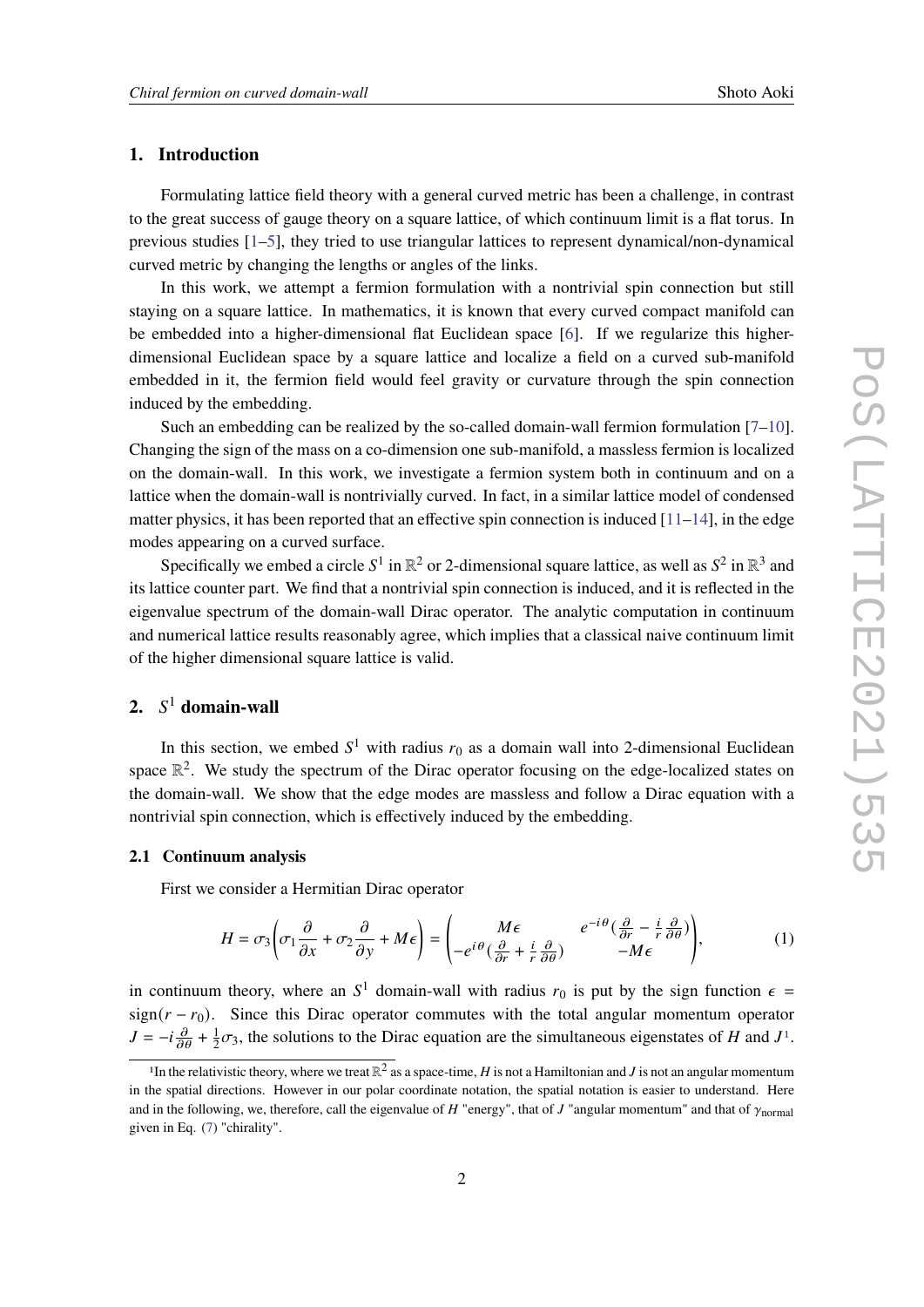Below, let energy E be an eigenvalue of H and we represent that  $j = \pm \frac{1}{2}$  $\frac{1}{2}$ ,  $\pm \frac{3}{2}$  $\frac{3}{2}$ ,  $\cdots$  are eigenvalues of J. Note that the energy E of edge states must satisfy  $E^2 < M^2$ .

In the interior of the domain-wall  $(r < r_0)$ , the eigenfunction with the energy E and total angular momentum  $j = \pm \frac{1}{2}$  $\frac{1}{2}$ ,  $\pm \frac{3}{2}$  $\frac{3}{2}$ ,  $\cdots$  is written by

$$
\psi_{r (2)
$$

Similarly, the eigenfunction in the exterior  $r > r_0$  with the energy  $E = \pm \lambda$  ( $0 < \lambda < M$ ) and total angular momentum  $j$  is given by

$$
\psi_{r>r_0}^{E,j} = \begin{pmatrix} (M+E)K_{j-\frac{1}{2}}(\sqrt{M^2 - E^2}r)e^{(j-\frac{1}{2})i\theta} \\ \sqrt{M^2 - E^2}K_{j+\frac{1}{2}}(\sqrt{M^2 - E^2}r)e^{(j+\frac{1}{2})i\theta} \end{pmatrix} .
$$
 (3)

The eigenfunctions Eqs. (2) and (3) are exponentially localized at  $r = r_0$ . From the continuity requirement of the wave functions at  $r = r_0$ , we have a condition

$$
\frac{I_{j-\frac{1}{2}}}{I_{j+\frac{1}{2}}} \frac{K_{j+\frac{1}{2}}}{K_{j-\frac{1}{2}}} \left( \sqrt{M^2 - E^2} r_0 \right) = \frac{M + E}{M - E}.
$$
\n(4)

In the large mass limit or  $M \gg E$ , the energy eigenvalue converges to

$$
E \simeq \frac{j}{r_0} \left( j = \pm \frac{1}{2}, \pm \frac{3}{2}, \cdots \right). \tag{5}
$$

where we can recognize the gap from zero as a gravitational effect on the curved domain-wall.

The normalized eigenfunction in that limit is also simplified as<sup>2</sup>

$$
\psi_{\text{edge}}^{E,j} \simeq \sqrt{\frac{M}{4\pi r}} e^{-M|r - r_0|} \begin{pmatrix} e^{i(j-\frac{1}{2})\theta} \\ e^{i(j+\frac{1}{2})\theta} \end{pmatrix},\tag{6}
$$

which is chiral with respect to a gamma matrix facing the normal direction to the domain-wall,

$$
\gamma_{\text{normal}} := \sigma_1 \cos \theta + \sigma_2 \sin \theta,\tag{7}
$$

with the eigenvalue  $+1$ . Since the edge modes are localized at the  $S<sup>1</sup>$  domain-wall, it is natural to assume that the effective action of the edge modes is written as that of a one-dimensional Dirac fermion. To confirm this, let us take a linear combination of the edge modes by

$$
\psi_{\text{edge}} = \sqrt{\frac{M}{4\pi r}} e^{-M|r - r_0|} \binom{1}{e^{i\theta}} \chi(\theta),\tag{8}
$$

$$
\chi(\theta) = \sum_{j} \alpha_{j} e^{i(j - \frac{1}{2})\theta},\tag{9}
$$

where  $\alpha_i$  is a complex number coefficient. The effective action is then obtained as

$$
\lim_{M \to \infty} \int dx^1 dx^2 \psi_{\text{edge}}^{\dagger} H \psi_{\text{edge}} = \int_0^{2\pi} d\theta \chi^{\dagger} \frac{1}{r_0} \left( -i \frac{\partial}{\partial \theta} + \frac{1}{2} \right) \chi,\tag{10}
$$

<sup>&</sup>lt;sup>2</sup>This approximation is only valid at  $r \sim r_0$ .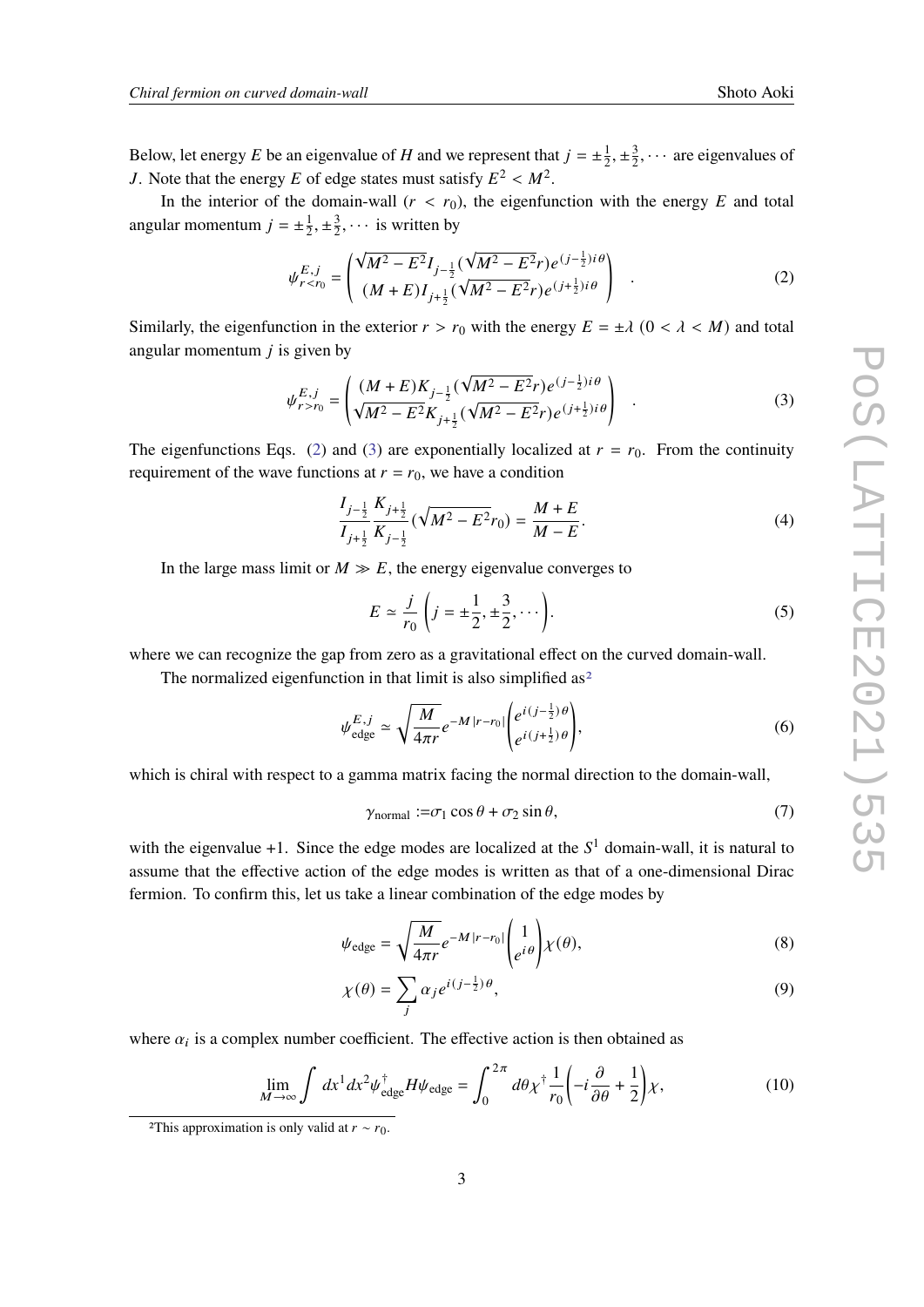where the effective Dirac operator can be read as  $J = -i \frac{\partial}{\partial \theta} + \frac{1}{2}$  $\frac{1}{2}\sigma_3$  for states with  $\sigma_3 = 1$ .

In Eq. (10), the covariant derivative contains a nontrivial gauge potential  $1/2r_0$ , which can be regarded as the induced spin connection<sup>3</sup> field. It is also clear that this connection is the origin of the energy gap from zero. Namely, the edge localized fermion feels induced gravity from the curved domain-wall. Since the gravity in one dimension is locally trivial, we can absorb the effect by a gauge transformation  $\chi \to \chi' = \exp(-i\theta/2)\chi$  and action becomes that of a free Dirac fermion,

$$
\int_0^{2\pi} d\theta \chi^\dagger \frac{1}{r_0} \left( -i \frac{\partial}{\partial \theta} + \frac{1}{2} \right) \chi = \int_0^{2\pi} d\theta (\chi')^\dagger \frac{1}{r_0} \left( -i \frac{\partial}{\partial \theta} \right) \chi'. \tag{11}
$$

The global effect of gravity is still visible as the anti-periodicity of  $\chi'$ , which makes the same energy gap as the one with  $\chi$ .

### **2.2 Lattice analysis**

Let  $(\mathbb{Z}/n\mathbb{Z})^2$  be a 2-dimensional square lattice space.  $0 \le x, y \le n - 1$  denotes coordinates for  $(\mathbb{Z}/n\mathbb{Z})^2$ , where *n* means the lattice size. We impose the periodic boundary condition in the *x* and directions as

$$
x = 0 \sim n, \ y = 0 \sim n. \tag{12}
$$

On this lattice, we consider a Wilson Dirac operator with a domain-wall mass,

$$
H = \sigma_3 \left( \sum_{i=1,2} \left[ \sigma_i \frac{\nabla_i^f + \nabla_i^b}{2} - \frac{r}{2} \nabla_i^f \nabla_i^b \right] + \epsilon_A M \right)
$$
  

$$
(\nabla_i^f \psi)_x = \psi_{x+\hat{i}} - \psi_x, \ (\nabla_i^b \psi)_x = \psi_x - \psi_{x-\hat{i}}.
$$
 (13)

Here, we assign the domain-wall mass by a step function

$$
\epsilon_A(x) = \begin{cases}\n-1 & (x \in A) \\
1 & (x \notin A)\n\end{cases},
$$
\n(14)

where the region  $A$  inside the circle is defined by

$$
A = \left\{ (x, y) \in (\mathbb{Z}/n\mathbb{Z})^2 \; \middle| \; \left( x - \frac{n-1}{2} \right)^2 + \left( y - \frac{n-1}{2} \right)^2 < (r_0)^2 \right\},\tag{15}
$$

where  $r_0$  is the radius of  $S^1$  domain-wall in the lattice units.

We solve the eigenvalue problem of  $H$  numerically, and plot the eigenvalues normalized by the radius  $r_0$  in Fig. 1. Here we take  $Ma = 0.7$  and  $r_0 = L/4$ . Data at different lattice spacings  $n = L/a = 10, 20, 40$  are plotted with circles, triangles and squares, respectively. Here we label the eigenvalues with half integer  $j$ , expecting them to represent the eigenstates of  $J$  in the continuum limit,

$$
\cdots \le E_{-\frac{3}{2}} \le E_{-\frac{1}{2}} \le 0 \le E_{\frac{1}{2}} \le E_{\frac{3}{2}} \le \cdots \,. \tag{16}
$$

 $3$ More precisely, this term is a spin $^c$  connection rather than a spin connection.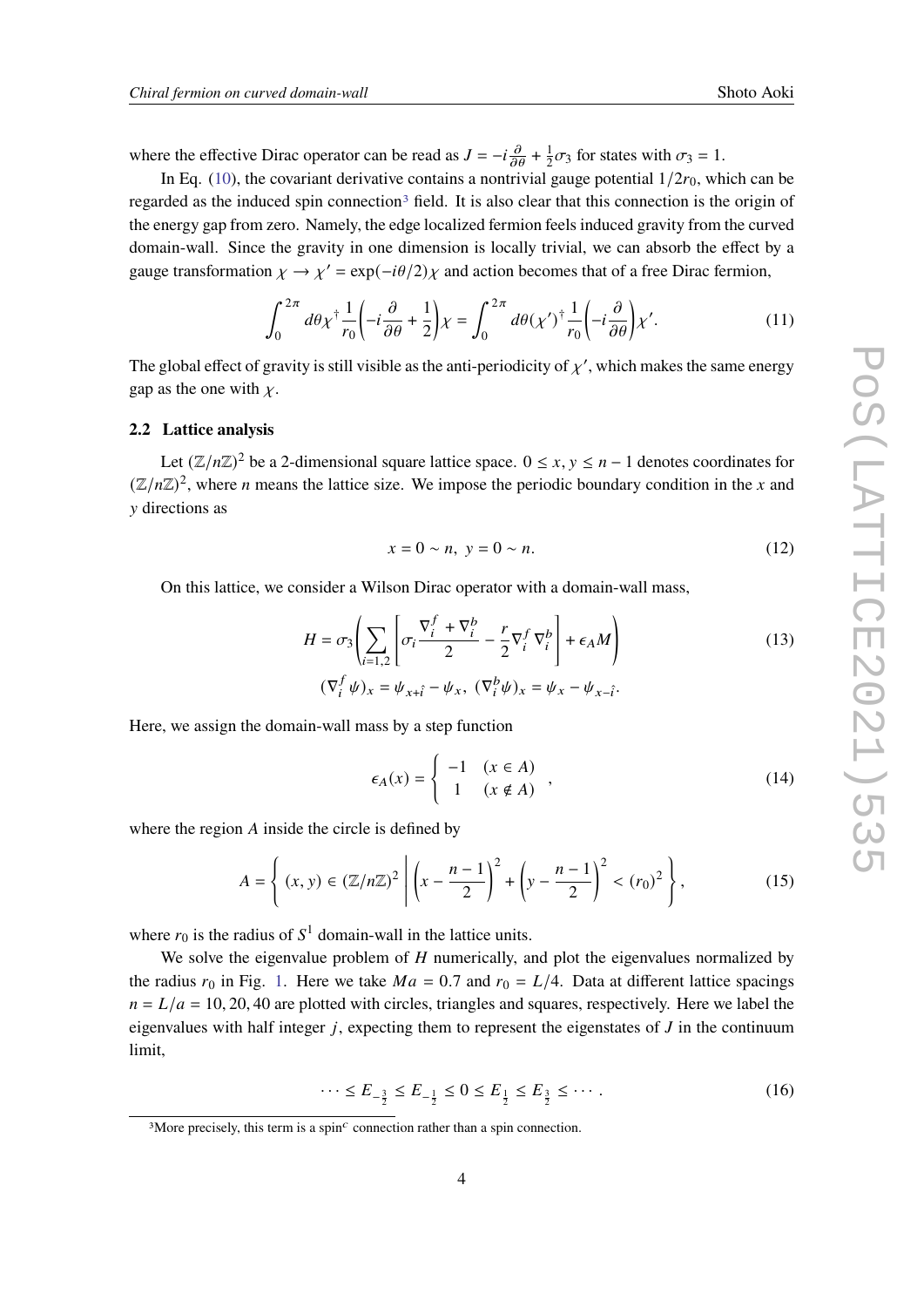In fact, the lattice data look converging to the continuum limit denoted by cross symbols in Fig. 1. The relative deviation of  $E_{\frac{1}{2}}$  from the continuum limit as a function of the lattice spacing is plotted in Fig. 2. Although it is not monotonic due to the violation of the rotational symmetry, the deviation decreases as  $n$  grows.

In Fig. 3, we present the distribution of the eigenfunction amplitude. As is expected, the wave function is localized at the domain-wall. Moreover, we confirm that the state is chiral : the expectation value of  $\gamma_{\text{normal}} = 0.99$ . We conclude that the massless fermion on  $S^1$ , feeling gravity through the induced spin connection, can be formulated on a two-dimensional square lattice by the curved domain-wall fermion.



**Figure 1:** The Dirac eigenvalue spectrum normalized by the circle radius at  $Ma = 0.7$ ,  $r_0 = L/4.$ 



**Figure 2:** The relative deviation of the lowest eigenvalue  $E_{\frac{1}{2}}^{\text{con}} - E_{\frac{1}{2}}^{\text{lat}}$  $\left| / E_{\frac{1}{2}}^{\text{con}} \text{ at } r_0 = \frac{L}{4} \text{ is plotted} \right|$ as a function of the lattice spacing  $1/n$ .



**Figure 3:** The amplitude of the eigenfunction with  $E_{\frac{1}{2}}$ .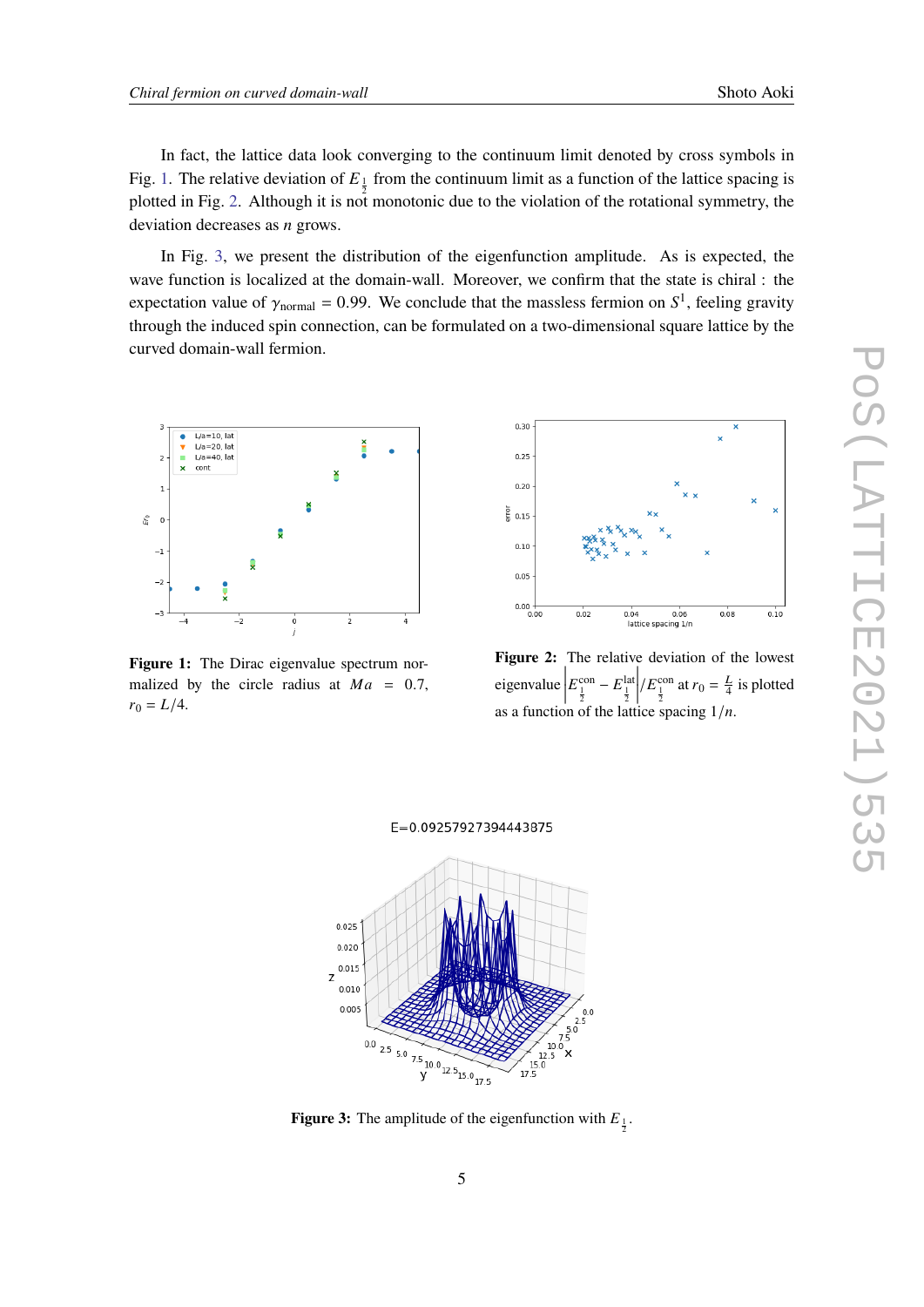## **3.** <sup>2</sup> **domain-wall**

In this section, we embed  $S^2$  with a radius  $r_0$  as a domain wall into 3-dimensional Euclidean space  $\mathbb{R}^3$ .

### **3.1 Continuum analysis**

As in the previous section, we consider a Hermitian Dirac operator

$$
H = \gamma^0 \left( \gamma^j \frac{\partial}{\partial x^j} + M \epsilon \right) = \begin{pmatrix} M \epsilon & \sigma^j \partial_j \\ -\sigma^j \partial_j & -M \epsilon \end{pmatrix}, \ (\gamma^0 = \sigma_3 \otimes 1, \ \gamma^j = \sigma_1 \otimes \sigma_j) \tag{17}
$$

where an  $S^2$  domain-wall with radius  $r_0$  is put by the sign function  $\epsilon = sign(r - r_0)$ . Note that this operator acts on 4-component spinors. This operator commutes with the total angular momentum and parity operators given by

$$
J_i = 1 \otimes \hat{J}_i = 1 \otimes (L_i + \frac{1}{2}\sigma_i), \tag{18}
$$

$$
P\psi(x) = (\sigma_3 \otimes 1)\psi(-x),\tag{19}
$$

where  $\hat{J}_i$  acts on 2-component spinors. The eigenstates of the Dirac operator are the simultaneous eigenstates of  $H, J^2 = (J_1)^2 + (J_2)^2 + (J_3)^2, J_3$  and P. Let energy E be an eigenvalue of H and we represent that  $j(j + 1)$   $(j = \frac{1}{2})$  $\frac{1}{2}, \frac{3}{2}$  $(\frac{3}{2}, \cdots)$  are eigenvalues of  $J^2$  and  $j_3 = -j, -j + 1, \cdots, j$  are eigenvalues of  $J_3$  for the states with  $J^2 = j(j + 1)$ . Note that the energy E of edge states must satisfy  $E^2 < M^2$ .

We solve the eigenvalue problem of  $H$  in a similar way to the previous section. At first, we introduce a 2-component spinor  $\chi_{j,j_3}^{(\pm)}$  that satisfies the following equations:

$$
\hat{J}^2 \chi_{j,j_3}^{(\pm)} = j(j+1) \chi_{j,j_3}^{(\pm)} \tag{20}
$$

$$
\hat{J}_3 \chi_{j,j_3}^{(\pm)} = j_3 \chi_{j,j_3}^{(\pm)} \tag{21}
$$

$$
\chi_{j,j_3}^{(\pm)}(-x) = (-1)^{j \mp \frac{1}{2}} \chi_{j,j_3}^{(\pm)}(x)
$$
\n(22)

$$
\chi_{j,j_3}^{(-)} = \frac{\sigma \cdot x}{r} \chi_{j,j_3}^{(+)}.
$$
\n(23)

With these states, we find eigenstates with energy  $E > 0$ , total angular momentum *i*, and *i*<sub>3</sub> as

$$
\psi_{j,j_3,+}^{E>0} = \begin{cases}\n\frac{1}{\sqrt{r}} \left( \frac{\sqrt{M^2 - E^2} I_j(\sqrt{M^2 - E^2} r) \chi_{j,j_3}^{(+)}}{(M + E) I_{j+1}(\sqrt{M^2 - E^2} r) \frac{\sigma \cdot x}{r} \chi_{j,j_3}^{(+)}} \right) & (r < r_0) \\
\frac{c}{\sqrt{r}} \left( \frac{(M + E) K_j(\sqrt{M^2 - E^2} r) \chi_{j,j_3}^{(+)}}{\sqrt{M^2 - E^2} K_{j+1}(\sqrt{M^2 - E^2} r) \frac{\sigma \cdot x}{r} \chi_{j,j_3}^{(+)}} \right) & (r > r_0)\n\end{cases} \tag{24}
$$

and eigenstates with energy  $E < 0$ , total angular momentum j, and j<sub>3</sub> as

$$
\psi_{j,j_3,-}^{E<0} = \begin{cases}\n\frac{1}{\sqrt{r}} \left( \frac{(M-E)I_{j+1}(\sqrt{M^2 - E^2}r) \chi_{j,j_3}^{(-)} }{\sqrt{M^2 - E^2}I_j(\sqrt{M^2 - E^2}r) \frac{\sigma \cdot x}{r} \chi_{j,j_3}^{(-)} }\right) & (r < r_0) \\
\frac{c'}{\sqrt{r}} \left( \frac{\sqrt{M^2 - E^2}K_{j+1}(\sqrt{M^2 - E^2}r) \chi_{j,j_3}^{(-)} }{\sqrt{M^2 - E^2}K_j(\sqrt{M^2 - E^2}r) \frac{\sigma \cdot x}{r} \chi_{j,j_3}^{(-)} }\right) & (r > r_0)\n\end{cases} \tag{25}
$$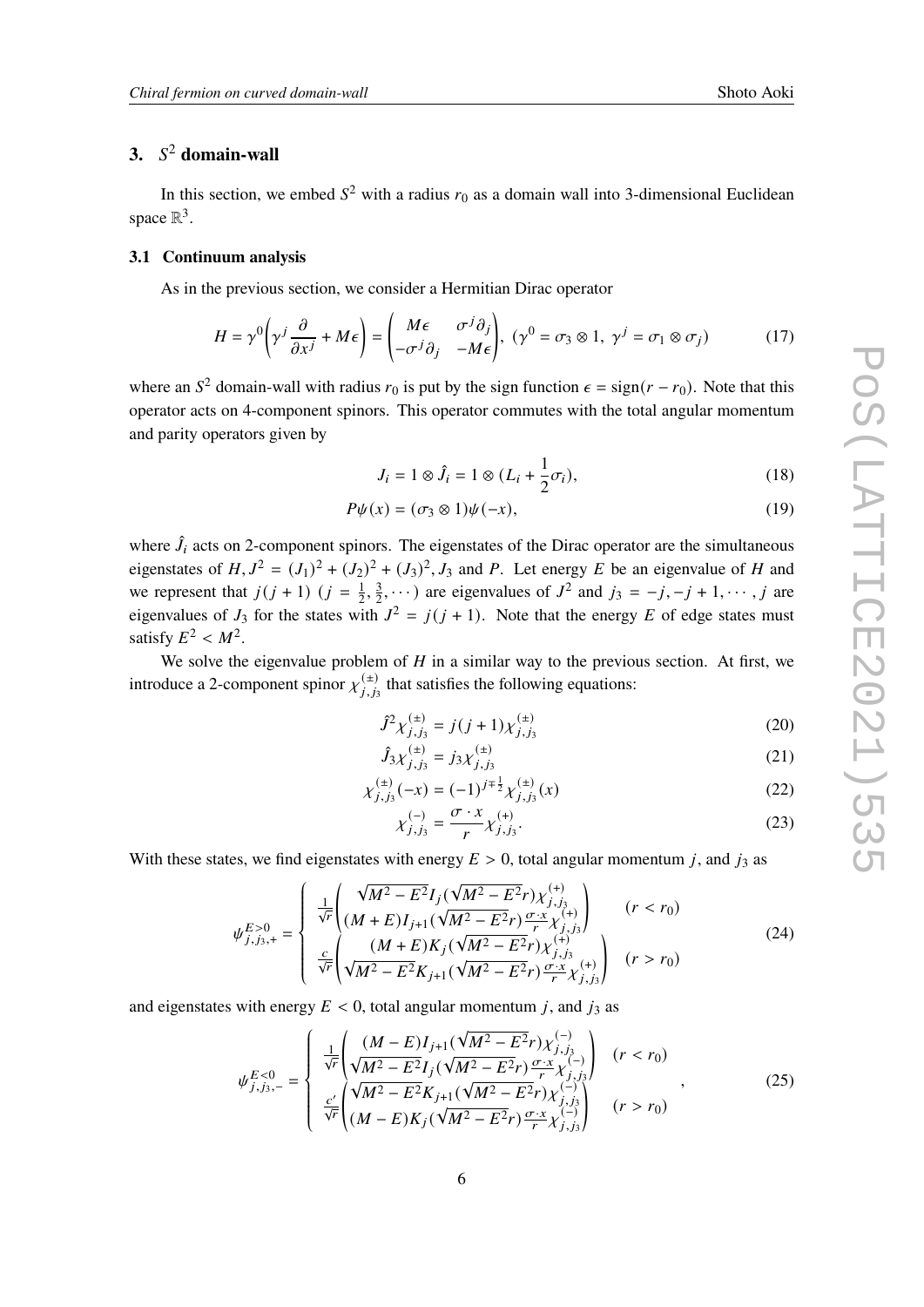where coefficients *c*, *c'* are numerical constants. From the continuous condition at  $r = r_0$ , |E| must satisfy

$$
\frac{I_j}{I_{j+1}} \frac{K_{j+1}}{K_j} \left( \sqrt{M^2 - |E|^2} r_0 \right) = \frac{M + |E|}{M - |E|}.
$$
 (26)

Note that the eigenfunctions have  $2j + 1$ -fold degeneracy with different  $j_3$ . In the large mass limit or  $M \gg E$ , the energy eigenvalues converges to

$$
|E| \simeq \frac{j + \frac{1}{2}}{r_0}, \left(j = \frac{1}{2}, \frac{3}{2} \cdots \right).
$$
 (27)

Since  $i$  is positive, the spectrum of  $H$  has a gap from zero, which is again a gravitational footprint made by the embedding of the curved domain-wall.

The normalized edge modes  $\tilde{\psi}^{E=\pm |E|}_{i,j_1,\pm}$  $\sum_{j,j_3,\pm}^{E=\pm|E|}$  is also simplified as

$$
\tilde{\psi}_{j,j_3,\pm}^{E=\pm|E|} \simeq \sqrt{\frac{M}{2}} \frac{e^{-M|r-r_0|}}{r} \left( \frac{\chi_{j,j_3}^{(\pm)}}{r} \right). \tag{28}
$$

This state is a eigenstate of a gamma matrix facing the normal direction of the  $S<sup>2</sup>$  domain-wall,

$$
\gamma_{\text{normal}} := \sum_{i=1}^{3} \frac{x^{i}}{r} \gamma^{i}
$$
 (29)

with eigenvalue +1.

In the same way as the previous section, we can define the effective two-component spinor on  $S^2$  by a linear combination  $\chi = \sum a_{j,j_3}^{(\pm)} \chi_{j,j_3}^{(\pm)}$  and we obtain the effective action

$$
\lim_{M \to \infty} \int_{\mathbb{R}^3} d^3 x (\psi_{\text{edge}})^{\dagger} H \psi_{\text{edge}} = \int_{S^2} dS \chi^{\dagger} \frac{1}{r_0} (\sigma \cdot L + 1) \chi. \tag{30}
$$

With the gauge transformation

$$
s^{-1} = \begin{pmatrix} e^{i\frac{\phi}{2}} \cos\frac{\theta}{2} & e^{-i\frac{\phi}{2}} \sin\frac{\theta}{2} \\ -e^{i\frac{\phi}{2}} \sin\frac{\theta}{2} & e^{-i\frac{\phi}{2}} \cos\frac{\theta}{2} \end{pmatrix},
$$
(31)

 $H_{S^2} := \frac{1}{r_0}$  $\frac{1}{r_0}$  ( $\sigma$  · L + 1) is transformed as

$$
s^{-1}H_{S^2}s = -\frac{\sigma_3}{r_0}\left(\sigma_1\frac{\partial}{\partial\theta} + \sigma_2\left(\frac{1}{\sin\theta}\frac{\partial}{\partial\phi} - \frac{\cos\theta}{2\sin\theta}\sigma_1\sigma_2\right)\right) = -\frac{\sigma_3}{r_0}D_{S^2},\tag{32}
$$

where we find again a nontrivial spin connection  $-\frac{\cos \theta}{2 \sin \theta}$  $\frac{\cos \theta}{2 \sin \theta} \sigma_1 \sigma_2$  on  $S^2$ . The induction of the nontrivial connection was also reported in condensed matter physics [12–14].

### **3.2 Lattice analysis**

Let  $(\mathbb{Z}/n\mathbb{Z})^3$  be a 3-dimensional square lattice space.  $0 \le x, y, z \le n-1$  denote coordinates for  $(\mathbb{Z}/n\mathbb{Z})^3$ , where *n* means a length of one edge of the lattice space. We impose periodic boundary condition in every direction.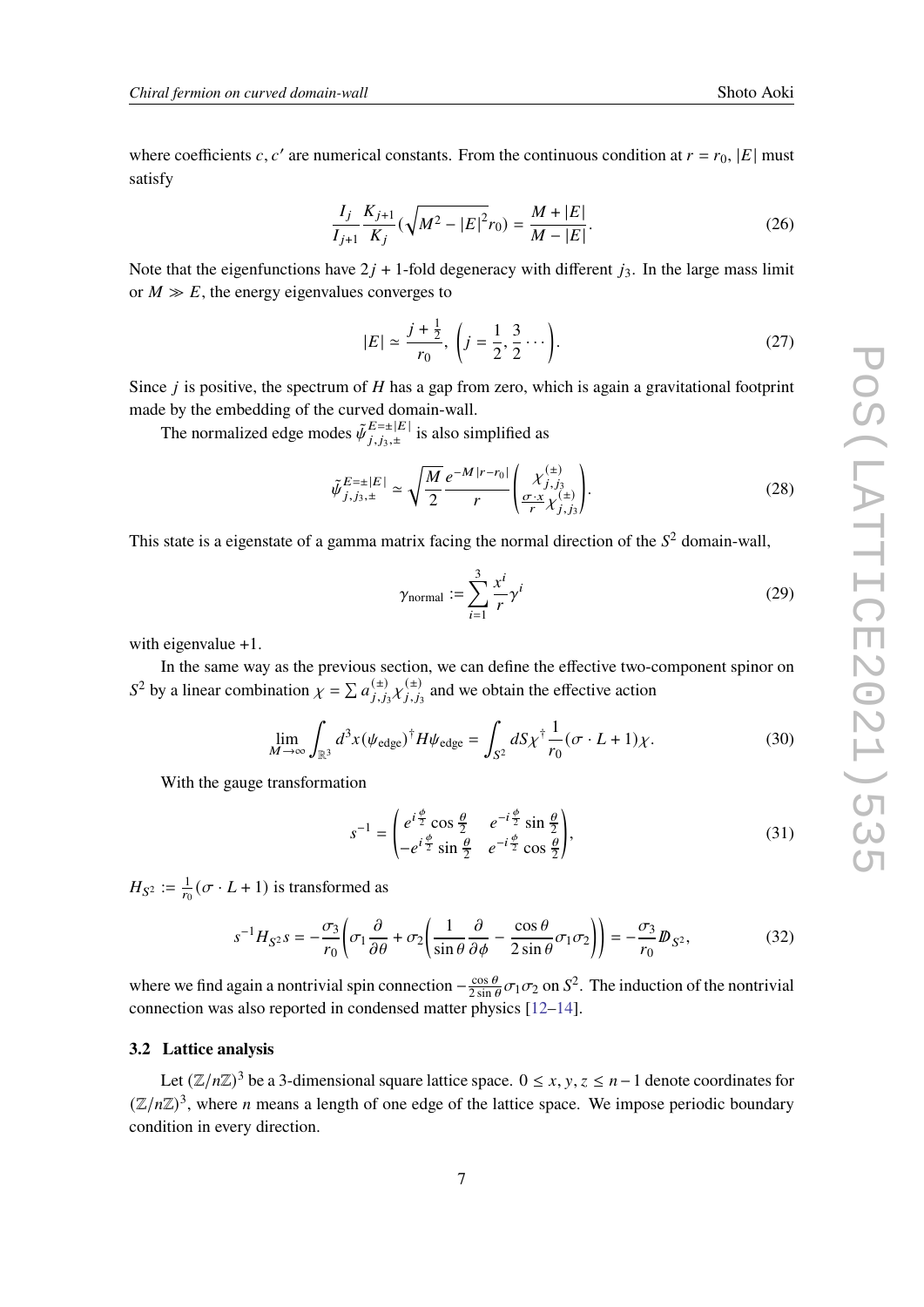

**Figure 4:** The eigenvalues of the edge states on the  $S^2$  domain-wall at  $n = 16$ ,  $M = 0.7$ . The lattice data are plotted by circles, while the continuum limits are presented by crosses.



**Figure 5:** The amplitude of the eigenfunction with  $E = 0.218 \cdots$  at  $M = 0.7$  and lattice size = 16<sup>3</sup>.

We consider a Hermitian Wilson-Dirac operator

$$
H = \gamma_0 \left( \sum_{i=1,2,3} \left[ \gamma_i \frac{\nabla_i^f + \nabla_i^b}{2} - \frac{r}{2} \nabla_i^f \nabla_i^b \right] + \epsilon M \right),
$$
  

$$
(\nabla_i^f \psi)_x = \psi_{x+\hat{i}} - \psi_x, \ (\nabla_i^b \psi)_x = \psi_x - \psi_{x-\hat{i}},
$$
 (33)

where the step function  $\epsilon = sign(r - r_0)$  represents the  $S^2$  domain-wall.

Solving an eigenvalue problem of this operator numerically and arranging the eigenvalues in descending order, we obtain the spectrum presented by circle symbols in Fig. 4. We find a reasonable agreement with that in continuum shown by crosses, including the gap from zero. As shown in Fig. 5, we find that the eigenstates with the energy  $|E| < M$  are localized at the  $S^2$  domain-wall, which is again a good evidence for the success of formulating the fermion system with a nontrivial curved background.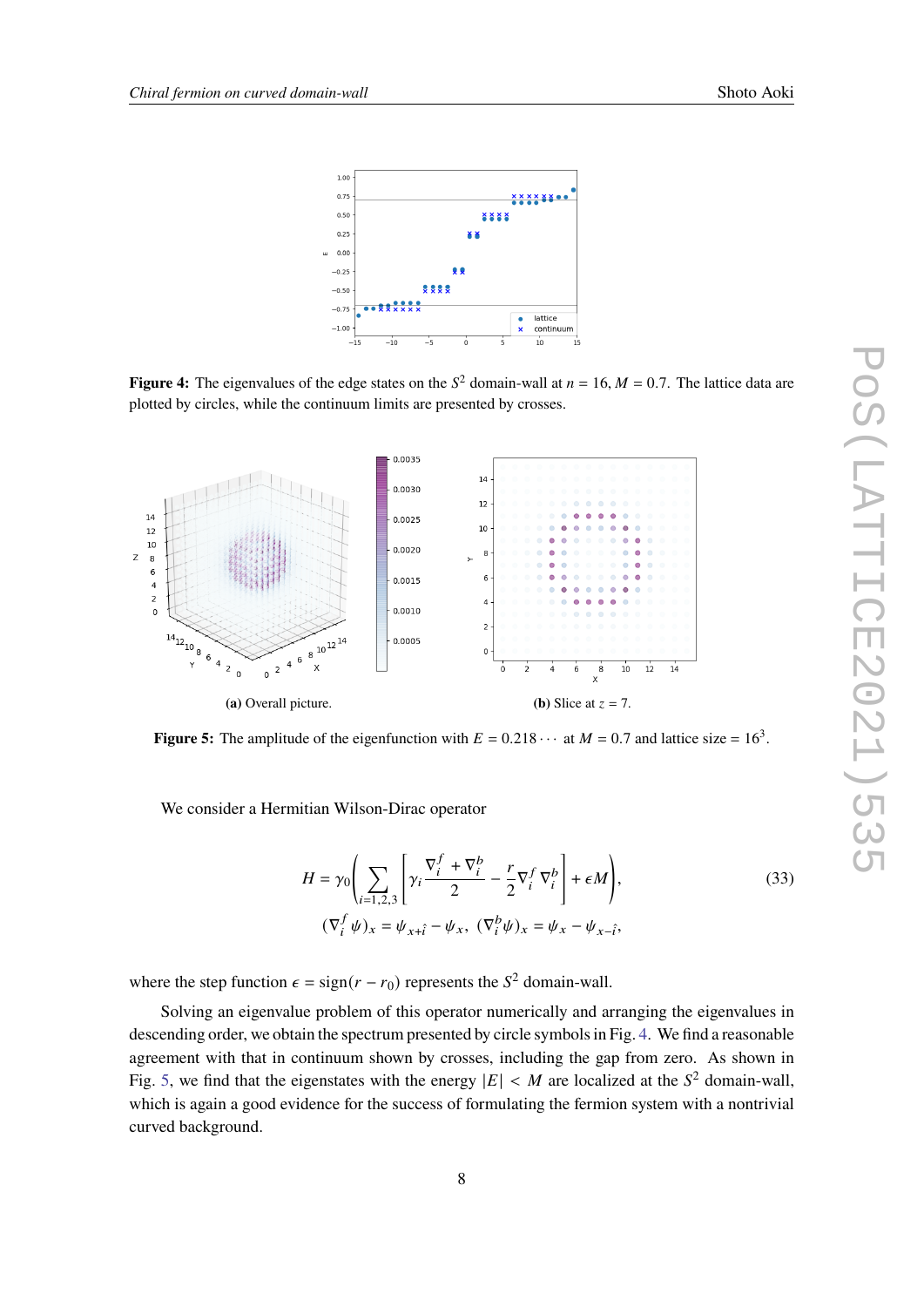### **4. Conclusion**

In this work, we have considered  $S^1$  and  $S^2$  curved backgrounds embedded as domain-walls into a higher-dimensional Euclidean square lattice. We have found that the chiral localized states appear at the domain-wall. We have also found numerical evidences that these edge states feel gravity through the induced spin connection. The reasonable agreement with the continuum limits is encouraging in that a naive continuum limit of the higher-dimensional square lattice is valid.

### **Acknowledgments**

We thank M. Furuta, K. Hashimoto, M. Kawahira, S. Matsuo, T. Onogi, S. Yamaguchi and M. Yamashita for useful discussions. This work was supported in part by JSPS KAKENHI Grant Number JP18H01216 and JP18H04484.

### **References**

- [1] H. W. Hamber, *Quantum gravity on the lattice*, *General Relativity and Gravitation* **41** (2009) 817–876.
- [2] T. Regge, *General relativity without coordinates*, *Il Nuovo Cimento (1955-1965)* **19** (1961) 558.
- [3] R. C. Brower, G. Fleming, A. Gasbarro, T. Raben, C.-I. Tan and E. Weinberg, *Quantum finite elements for lattice field theory*, 2016.
- [4] J. Ambjørn, J. Jurkiewicz and R. Loll, *Dynamically triangulating lorentzian quantum gravity*, *Nuclear Physics B* **610** (2001) 347.
- [5] R. C. Brower, E. S. Weinberg, G. T. Fleming, A. D. Gasbarro, T. G. Raben and C.-I. Tan, *Lattice dirac fermions on a simplicial riemannian manifold*, *Physical Review D* **95** (2017) .
- [6] J. Nash, *The imbedding problem for riemannian manifolds*, *Annals of Mathematics* **63** (1956) 20.
- [7] R. Jackiw and C. Rebbi, *Solitons with fermion number ½*, *Phys. Rev. D* **13** (1976) 3398.
- [8] C. Callan and J. Harvey, *Anomalies and fermion zero modes on strings and domain walls*, *Nuclear Physics B* **250** (1985) 427.
- [9] D. B. Kaplan, *A method for simulating chiral fermions on the lattice*, *Physics Letters B* **288** (1992) 342.
- [10] Y. Shamir, *Chiral fermions from lattice boundaries*, *Nuclear Physics B* **406** (1993) 90–106.
- [11] D.-H. Lee, *Surface states of topological insulators: The dirac fermion in curved two-dimensional spaces*, *Physical Review Letters* **103** (2009) .